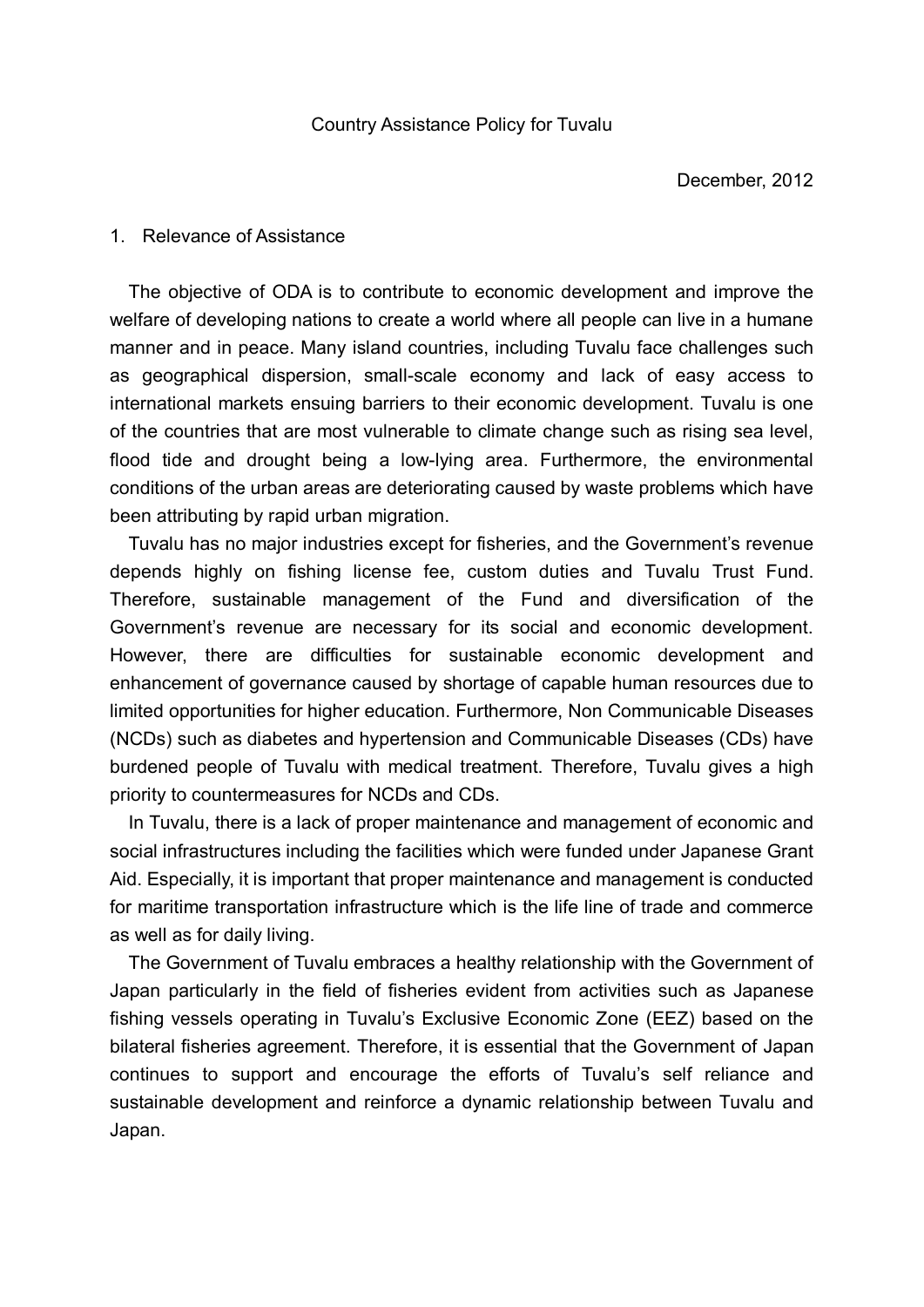2. Basic Policy of Assistance: Accomplishment of Self Reliance based on the Sustainable Economic Growth with Environmental Consideration

The Government of Japan has been providing assistance to Tuvalu prioritizing the field of environment conservation and climate change. Specific importance is also placed on the improvement of basic social welfare such as education and health, and sustainable economic growth through the development of economic infrastructure based on the Government of Tuvalu's "National Strategy for Sustainable Development 2005-2015" and the assistance policy of the Government of Japan adopted during the Pacific Leaders Meeting (PALM) which has been held every 3 years since 1997.

### 3. Priority Areas

# (1) Environment / Climate Change

The Government of Japan provides support to Tuvalu focusing mainly on the field of environment improvement and conservation by research on long-term measures such as reinforcement of mechanisms of island formation, along with short-term measures including installation of structures.

Additionally, the Government of Japan renders support to improve solid waste management approach to reduce, reuse, and recycle of garbage.

# (2) Overcoming Vulnerability

The Government of Japan provides support to Tuvalu focusing on the improving education by development of higher education facilities and capacity development. Japan also supports the Improvement of health care and medical services for NCD and infectious disease control measures for eradication of Filariasis until 2020.

Furthermore, the Government of Japan provides assistance for the maintenance of existing infrastructures, especially, capacity building for development, maintenance and management of maritime transportation infrastructure. Japan also provides assistance for the promotion of fisheries as the main industry for Tuvalu.

# 4. Point to be considered

- Assistance from the Government of Japan is based on five priority areas stated in Okinawa 'Kizuna' Declaration that was adopted in the Sixth Pacific Islands Leaders Meeting (PALM6) held in May 2012. These are (1) response to natural disasters; (2) environment and climate change; (3) sustainable development and human security; (4) people-to-people exchanges; and (5) maritime issues.
- As stated in Okinawa 'Kizuna' Declaration, the Government of Japan considers its support in line with Okinawa's experiences such as solid waste management and water resource management. Okinawa has similar geographical and